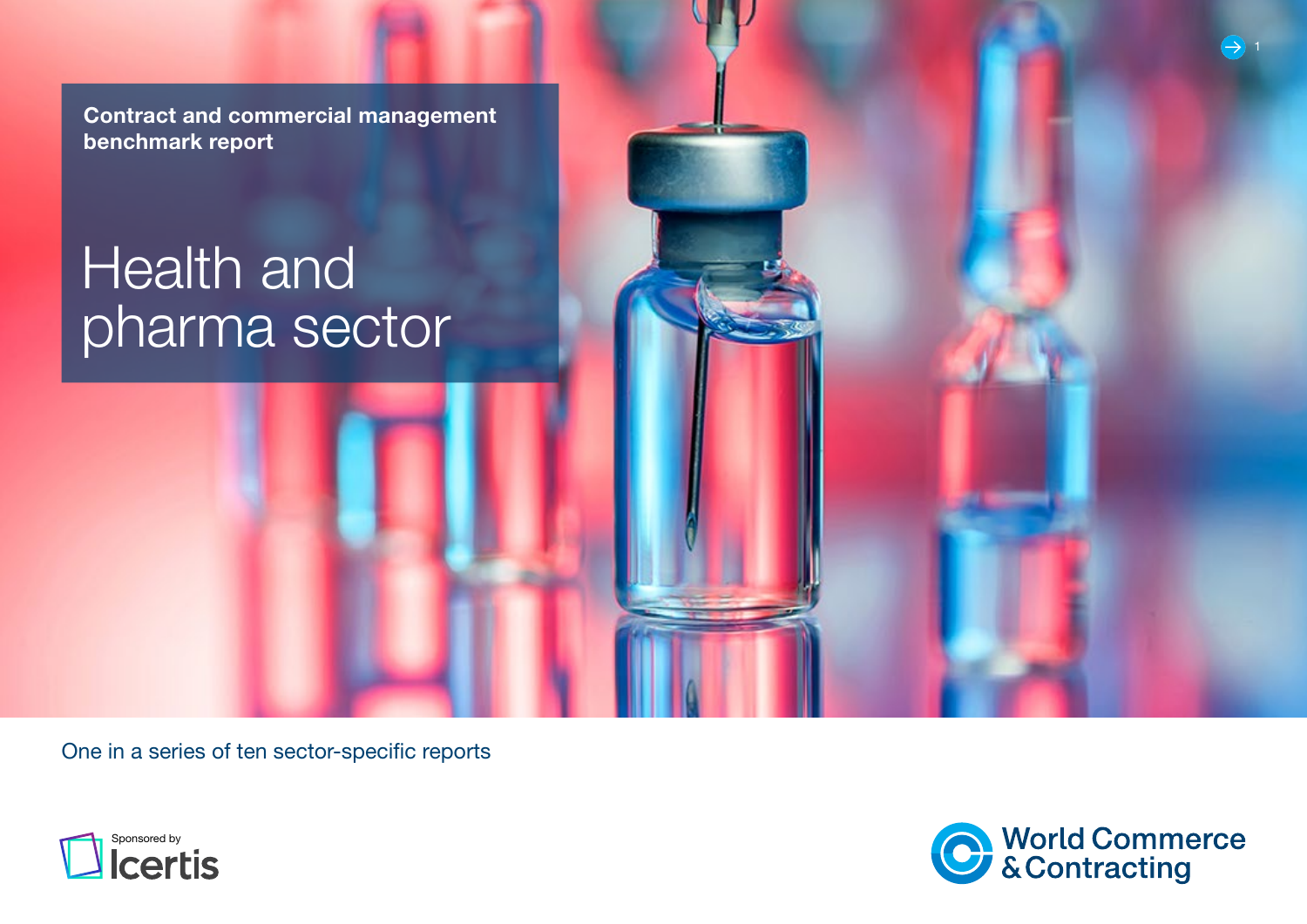## <span id="page-1-0"></span>**Contents**

- 2 Preface
- 3 Forewords
- 4 Executive summary
- 5 Sector findings
- 5 Priorities for improving CCM
- 6 Nature and extent of executive focus
- 7 Current state of CCM technology
- 8 Contracts and the contracting process
- 9 Resources, organization and reporting
- 11 Responsibilities and time allocation
- 12 CCM objectives
- 13 Measurements
- 14 Barriers to improvement
- 15 Conclusions
- 16 Contacts

# Preface

## Abstract

Facing unrelenting pressure and opportunities for change, the health and pharmaceutical sector is adjusting commercial models and adopting new forms of contract. These demand fresh capabilities, delivered through a blend of upgraded skills and digital technologies.

## About this report

From June to September 2021, World Commerce & Contracting gathered data from more than 800 organizations, providing in-depth visibility into their contracting and commercial capabilities. This report focuses on input from 45 companies in the health and pharmaceutical sector, providing sector-specific analysis and comparison with cross-sector performance and trends.

## How to use the WorldCC benchmark reports

Benchmarking compares against four levels:

Level 1 Your own past performance

Level 2 Others in your sector

Level 3 World-class standards

## Level 4 Goals or vision

This report should be used to make a direct comparison with the current state of others in your sector (Level 2). The *[Benchmark report 2021](https://www.worldcc.com/Portals/IACCM/Resources/WorldCC-Benchmark-report-2021.pdf?ver=NPQMEljK4Q-meXZLABtd2w%3d%3d)* (published September 2021) provides a cross-sector comparison, but more importantly offers insight to world-class performance, and can therefore be used to measure your current state against those worldclass standards (Level 3).

Drawing from those standards of excellence, you may want to set a future goal or vision that represents an as-yet unachieved aspiration and would set you apart from others (Level 4).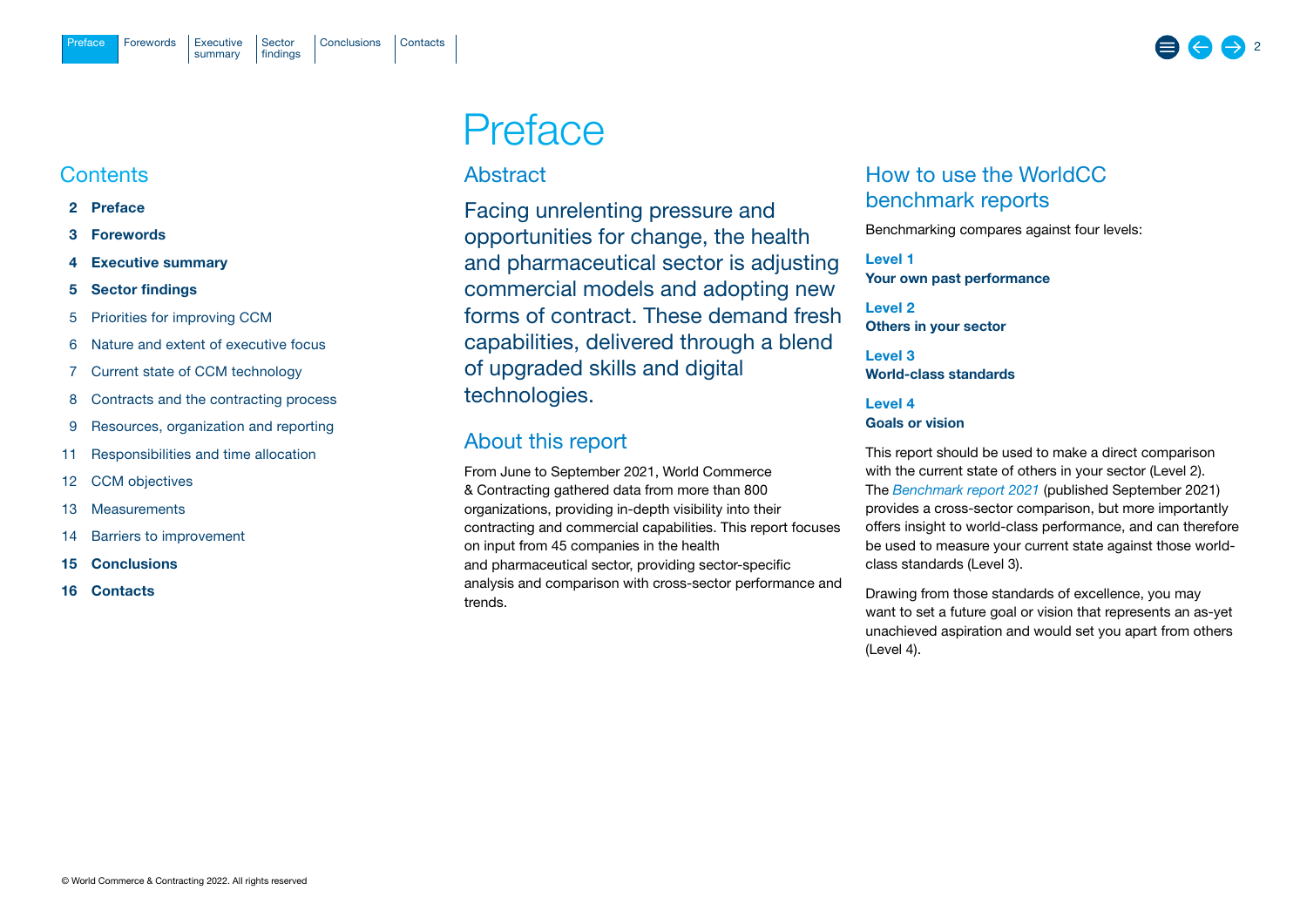# <span id="page-2-0"></span>**Forewords**

The health and pharmaceutical sector inevitably found itself at the forefront in handling the consequences of the Covid-19 pandemic. It rose to the challenge, proving adaptive to the demands of a global public health crisis.

Moving forward, there is every sign that new commercial and contracting policies and practices will be adopted to support increased efficiency and effectiveness in forming and managing business relationships.

The pandemic generated an urgent need for alliances and partnerships; it demanded greater speed of decision-making and a spirit of collaboration and increased data sharing. It has accelerated the sector's dependence on technology to drive data flows and streamline procedures. As this report makes clear, contract and commercial management (CCM) are critical components of these fundamental shifts in capability and cooperation.

Whether it is commercial models, contract types, cycle times, skills or supporting tools and systems, the pressure for investment and improvement is clear. This report offers insight into current state and provides a framework for the change agenda.





Tim Cummins President, WorldCC

Sally Guyer Global CEO, WorldCC

Icertis is proud to be the sponsor of World Commerce & Contracting's latest benchmark report – the most comprehensive survey of commercial and contracting professionals ever, featuring contributions from a diverse group of contract professionals from a multitude of sectors.

In addition to the global findings included in the *Benchmark report 2021*, released in Q4 last year, the survey surfaced deep insights into the unique challenges and opportunities faced by specific sectors – insights we will continue to explore in-depth to help sector practitioners chart a contract and commercial management course tailored to their needs and priorities.

In the pages that follow, you will learn how healthcare and pharmaceutical companies compare to other sectors. This sector was, in large part, an early and widespread adopter of contract and commercial management technology – three-quarters of health and pharma companies report that they've dedicated specific resources to CCM (e.g. contract lifecycle management technology). However, the survey found that volatility in the healthcare field has accelerated the risk of system outdatedness, creating a constant challenge for companies that wish to remain current and competitive in their approach to contracting.

As longtime providers contract lifecycle management (CLM) software to businesses in every sector, we at Icertis understand the specific challenges each sector faces. We see sectorspecific data like this as critical to the maturation of contract lifecycle management – moving beyond an introduction to best practices to provide specific guidance on how CLM can improve contracting performance, reduce value erosion, and keep your organization out in front in an ever-changing sector. Thanks for reading.



Samir Bodas Chief Executive Officer, Icertis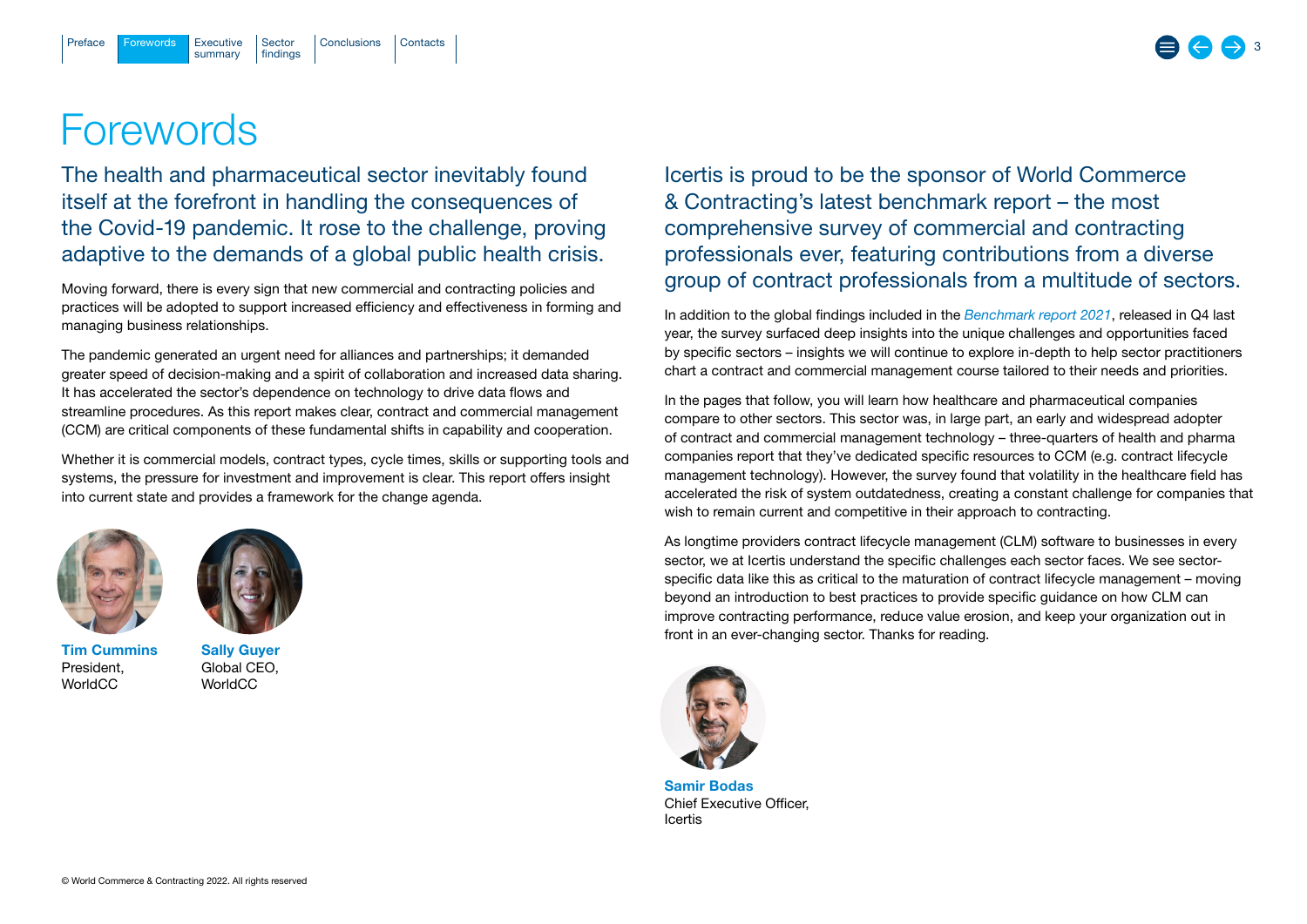# Executive summary

summary

[Forewords](#page-2-0)

<span id="page-3-0"></span>[Preface](#page-1-0)

Executive Sector [Conclusions](#page-14-0) [Contacts](#page-15-0)

findings

The overall pressures for change that are occurring across the health and pharmaceutical sector are also reflected in contract and commercial management. As the sector faces the need to become more adaptive, there is an increased requirement for speed and greater focus on outcomes.

CCM is steadily shifting to a more professional, value-added discipline, yet in many cases is constrained by traditional contract templates and measurement systems. Updated processes and skills need to be supported by digital strategies and appropriate upgrading or replacement of tools and systems.

Health and pharma were among the earliest to introduce technology in support of contract management, but there are signs that some of these systems may now be outdated and no longer 'fit for purpose', especially for the emergent types of agreement that are increasingly in use.

Overall, the sector declares higher than average levels of clarity over ownership of CCM, with three-quarters having dedicated resources, typically within a fully centralized function. However, one in six organizations have no dedicated resource and appear to have little definition of the role or how it should be performed; these are in general relative start-ups within some of the high-growth areas of the sector.

Even among those asserting clarity of ownership, this initial appearance of definition and control is not fully supported by deeper analysis. For example, relative to cross-sector averages, the role performed by CCM resources is narrower and it is not clear where other supporting activity is undertaken. In a critical value area such as post-award, the central CCM teams are playing a significantly smaller role than other sectors, even though some of the contract models that are becoming more prevalent (performance, outcome, as-a-Service) would typically drive the opposite.

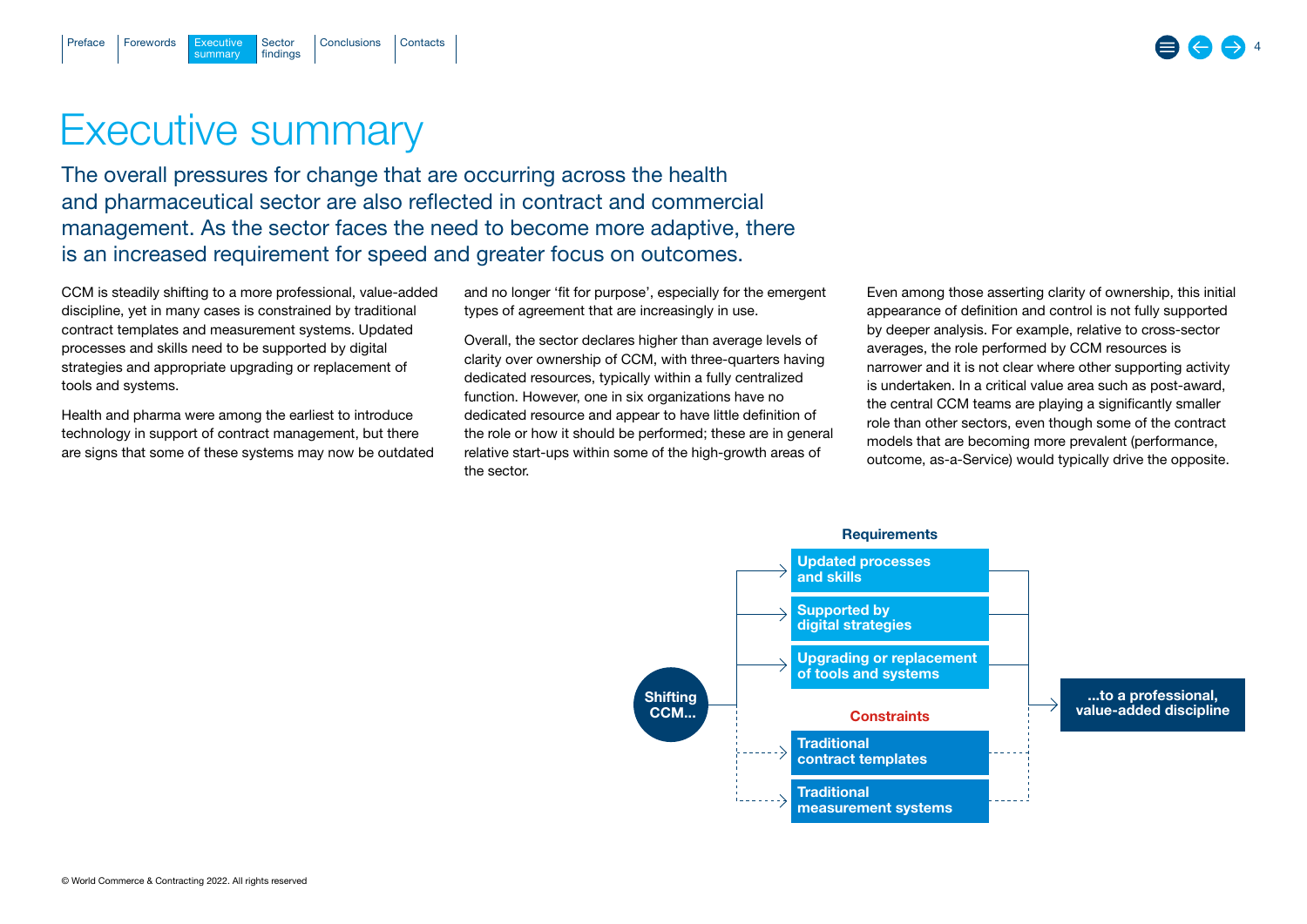# Health and pharma sector findings

Sector [Conclusions](#page-14-0) [Contacts](#page-15-0)

## Priorities for improving CCM

summary

findings

 $F$ orewords Executive

<span id="page-4-0"></span>[Preface](#page-1-0)

The levels of volatility, innovation and change in the health and pharma sector are creating pressure on multiple areas of CCM capability. Of all sectors, it stands out for the scale and importance of multiple initiatives – for example, improving internal processes is viewed as high importance by 81% and medium importance by the remaining 19%; increasing strategic relevance and demonstrating value by 64% (high) and 31% (medium); raising skills and attracting and retaining talent by 61% and 33%; developing and implementing a digital strategy by 58% and 33%. Even the lowest ranked area (organizational change) scores 31% and 43%, meaning that in every area the sector scores higher than the cross-sector averages, in one case by as much as 20%.

Selecting, implementing and gaining adoption of tools and systems is rated high importance by 53% (12% above the cross-sector average) and medium importance by 33%. This is in spite of the fact that the sector is at or above average in many areas of deployment. However, perhaps reflecting the changes in contracting and commercial models, organizations have recognized the need to improve internal process and develop a digital strategy prior to (or in conjunction with) further technology selection and deployment.

## CCM priorities for teams or functions

| Improving internal processes                                        |     |     |     | 81% | 19% |
|---------------------------------------------------------------------|-----|-----|-----|-----|-----|
|                                                                     |     |     | 64% |     | 30% |
| Increasing strategic relevance /                                    |     |     | 64% |     | 31% |
| demonstrating value of CCM                                          |     |     | 65% |     | 30% |
| Raising skills of current staff /                                   |     |     | 61% |     | 33% |
| attracting and retaining talent                                     |     | 50% |     | 37% |     |
| Developing / implementing a                                         |     |     | 58% |     | 33% |
| digital strategy for contracting                                    | 38% |     | 33% |     |     |
| Selecting, implementing, and gaining                                |     | 53% |     | 33% |     |
| adoption of tools and systems                                       | 41% |     |     | 41% |     |
| Organizational change, e.g.                                         | 31% |     |     | 43% |     |
| shift in reporting line, increased<br>centralization, consolidation | 27% |     | 44% |     |     |
| Expanding role and contribution                                     | 39% |     |     |     | 50% |
|                                                                     | 39% |     |     | 48% |     |

Health and pharma sector Cross-sector average

High / medium importance High / medium importance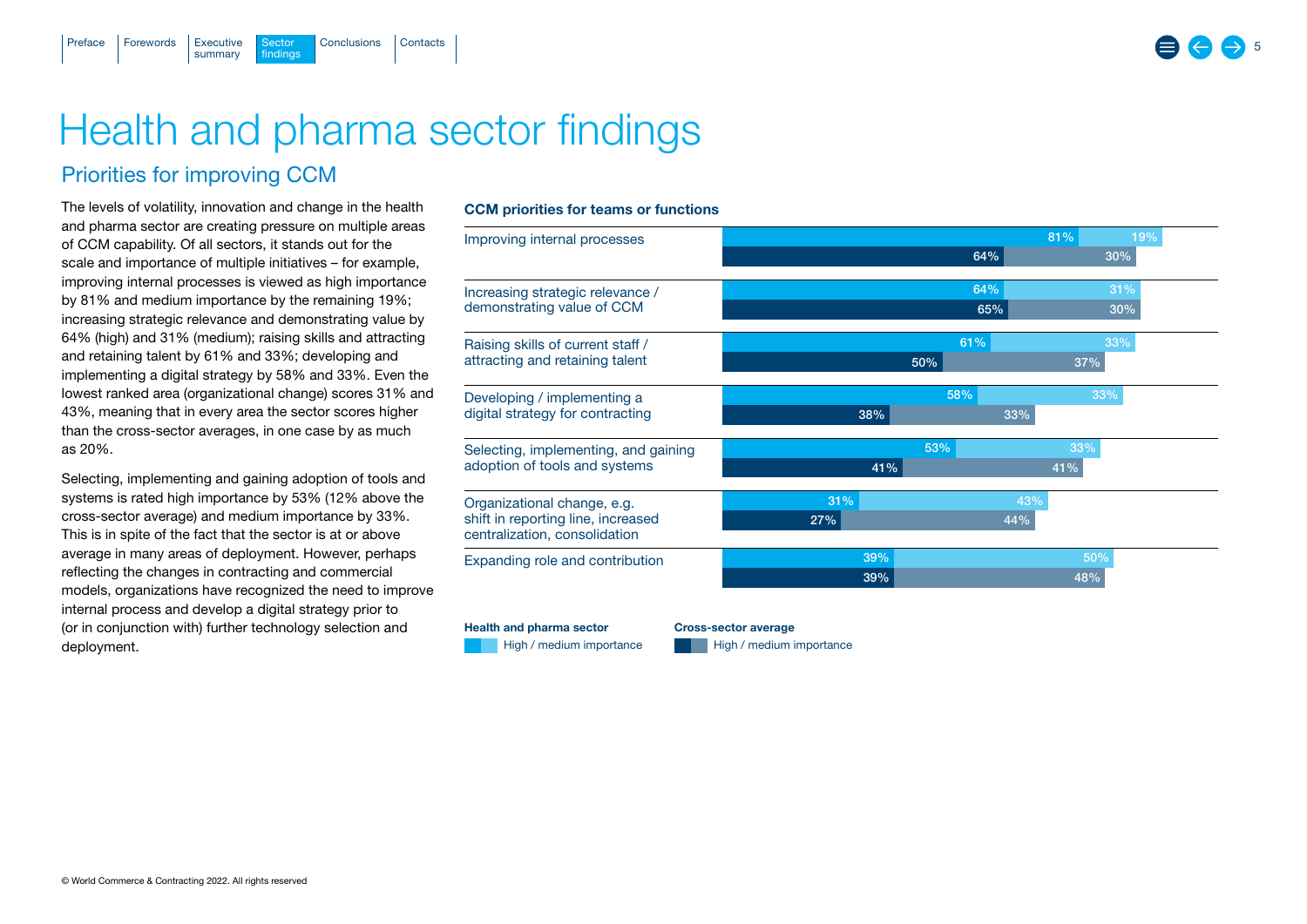

## Nature and extent of executive focus

42% of survey respondents in the health and pharma sector report an increased level of executive focus on CCM. This is lower than the cross-sector average of 50% and, at 13%, the number saying it is viewed as unimportant is considerably more than the average of 4% (though this lack of focus is predominantly in smaller, fast-growing organizations where the number and diversity of external relationships remains limited). For 38%, this focus includes an expanded role for CCM and in most cases this appears to be linked with increased investment in technology.

With 71% saying that the adoption of contract management tools and software is under active consideration, the sector leads the field in its push towards automation – reflecting a broader need to digitize and streamline operations. This is also evident in the primary initiatives – for example, contract analytics (46%), contract simplification (46%), development of new contract standards (54%) – all above cross-sector averages.

However, there are indications that the context for any expanded role for CCM is narrower than in some other sectors. Initiatives seen elsewhere are low on the list in health and pharma – for example, 0% see an increased role in ESG, only 13% an increased role in risk management, and similar percentages identify current initiatives in areas such as external research and benchmarks or improving skills (even though this was identified as the third highest priority for improvement).

The sector is significantly above average in planning to consolidate buy-side and sell-side contract management resources (13% versus cross-sector average of 5%). This adds to the 17% which already have either full or partial integration.

#### Initiatives that are being considered (in the context of CCM)

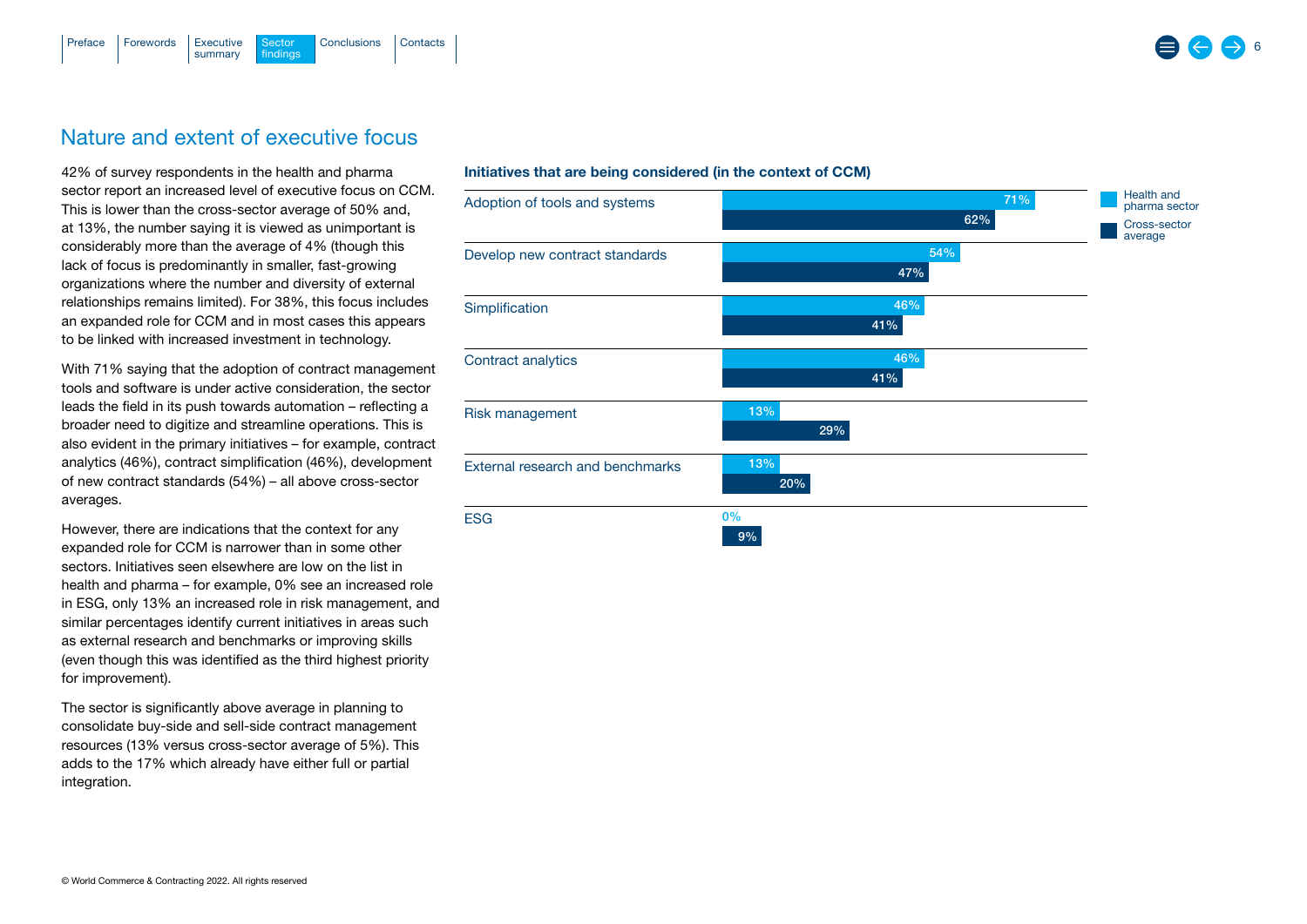

## Current state of CCM technology

The table shows the deployment status of key areas of functionality in the health and pharma sector. The righthand part of the table show the cross-sector average, provided for purposes of comparison. In several important areas, health and pharma is ahead of the average. Significant areas where it is behind the average are in automated clause libraries, automated contract circulation and redlining, and automated obligation extraction and monitoring.

|                                                                           | <b>Health and pharma sector</b>                                                                                                    | <b>Cross-sector average</b>                                                                                                 |  |  |
|---------------------------------------------------------------------------|------------------------------------------------------------------------------------------------------------------------------------|-----------------------------------------------------------------------------------------------------------------------------|--|--|
| <b>Extent of deployment of</b><br><b>CCM</b> software tools               | o deploying<br>Don't Know<br>Mytockthis is<br>no interest<br>In process<br>Would like<br>Deployed<br><b>KO deptoy</b><br>Little of | C-S depozing<br>Don't Know<br>What King is<br>no interest<br>In process<br>Would like<br>Deployed<br>to deptoy<br>Little of |  |  |
| Front-end contract request /<br>selection interface to business unit      | 35.3%<br>23.5%<br>23.5%<br>5.9%<br>11.8%                                                                                           | 27.4%<br>24.0%<br>24.8%<br>10.4%<br>13.5%                                                                                   |  |  |
| Ability to assemble standard<br>contracts from templates                  | 26.3%<br>36.8%<br>0%<br>5.30%<br>31.6%                                                                                             | 30.1%<br>27.2%<br>2.3%<br>15.8%<br>25.0%                                                                                    |  |  |
| Ability to assemble contracts<br>from a clause library                    | 22.2%<br>5.6%<br>22.2%<br>50.0%<br>0%                                                                                              | 41.0%<br>32.4%<br>11.0%<br>14.0%<br>1.7%                                                                                    |  |  |
| Digitized contract playbooks                                              | 50.0%<br>22.2%<br>0%<br>16.7%<br>11.1%                                                                                             | 37.0%<br>31.5%<br>11.5%<br>12.0%<br>8.0%                                                                                    |  |  |
| Defined and automated workflow for<br>non-standard terms or agreements    | 38.9%<br>22.2%<br>22.2%<br>16.7%<br>0%                                                                                             | 38.6%<br>31.7%<br>22.0%<br>13.5%<br>5.5%                                                                                    |  |  |
| Collaboration portal for joint editing                                    | 29.4%<br>23.5%<br>35.3%<br>0%<br>11.8%                                                                                             | 34.7%<br>29.2%<br>4.0%<br>11.0%<br>13.5%                                                                                    |  |  |
| Monitor reviews / approvals status                                        | 33.3%<br>27.8%<br>27.8%<br>11.1%<br>0%                                                                                             | 20.3%<br>32.3%<br>2.3%<br>28.0%<br>17.4%                                                                                    |  |  |
| Automated document circulation,<br>redlining                              | 33.3%<br>27.8%<br>0%<br>33.3%<br>5.6%                                                                                              | 39.4%<br>27.2%<br>4.3%<br>14.0%<br>15.4%                                                                                    |  |  |
| <b>Risk scoring</b>                                                       | 22.2%<br>61.1%<br>11.1%<br>0%<br>5.6%                                                                                              | 40.5%<br>23.7%<br>18.0%<br>13.0%<br>4.9%                                                                                    |  |  |
| Repository of signed contracts                                            | 21.1%<br>0%<br>0%<br>26.3%<br>52.6%                                                                                                | 59.0%<br>16.8%<br>15.1%<br>6.3%<br>2.0%                                                                                     |  |  |
| Contract obligation extraction                                            | 21.1%<br>0%<br>21.1%<br>47.4%<br>10.5%                                                                                             | 16.2%<br>40.8%<br>22.5%<br>16.0%<br>4.6%                                                                                    |  |  |
| Post-signature monitoring of<br>compliance with contract terms            | 47.4%<br>15.8%<br>0%<br>15.8%<br>21.1%                                                                                             | 39.1%<br>20.6%<br>3.4%<br>16.9%<br>20.0%                                                                                    |  |  |
| Integration with other key applications<br>(ERP, financial systems, etc.) | 31.6%<br>36.8%<br>15.8%<br>0%<br>15.8%                                                                                             | 20.6%<br>37.4%<br>20.3%<br>3.4%<br>18.0%                                                                                    |  |  |
| Management reporting / dashboard                                          | 35.0%<br>10.0%<br>0%<br>20.0%<br>35.0%                                                                                             | 36.3%<br>13.3%<br>2.0%<br>25.0%<br>23.5%                                                                                    |  |  |
| Contract analytics -<br>individual agreements                             | 21.1%<br>47.4%<br>10.5%<br>0%<br>21.1%                                                                                             | 16.9%<br>46.3%<br>19.1%<br>14.0%<br>4.0%                                                                                    |  |  |
| Contract analytics -<br>portfolio of agreements                           | 52.6%<br>10.5%<br>0%<br>31.6%<br>5.3%                                                                                              | 21.1%<br>45.0%<br>4.3%<br>14.0%<br>16.0%                                                                                    |  |  |
| Artificial intelligence /<br>machine learning                             | 43.8%<br>31.3%<br>6.3%<br>18.8%<br>$0\%$                                                                                           | 40.3%<br>35.9%<br>4.0%<br>11.9%<br>7.8%                                                                                     |  |  |
|                                                                           | 0%<br>1-19%<br>20-39%<br>$40% +$                                                                                                   |                                                                                                                             |  |  |

 $\Rightarrow$  7

e a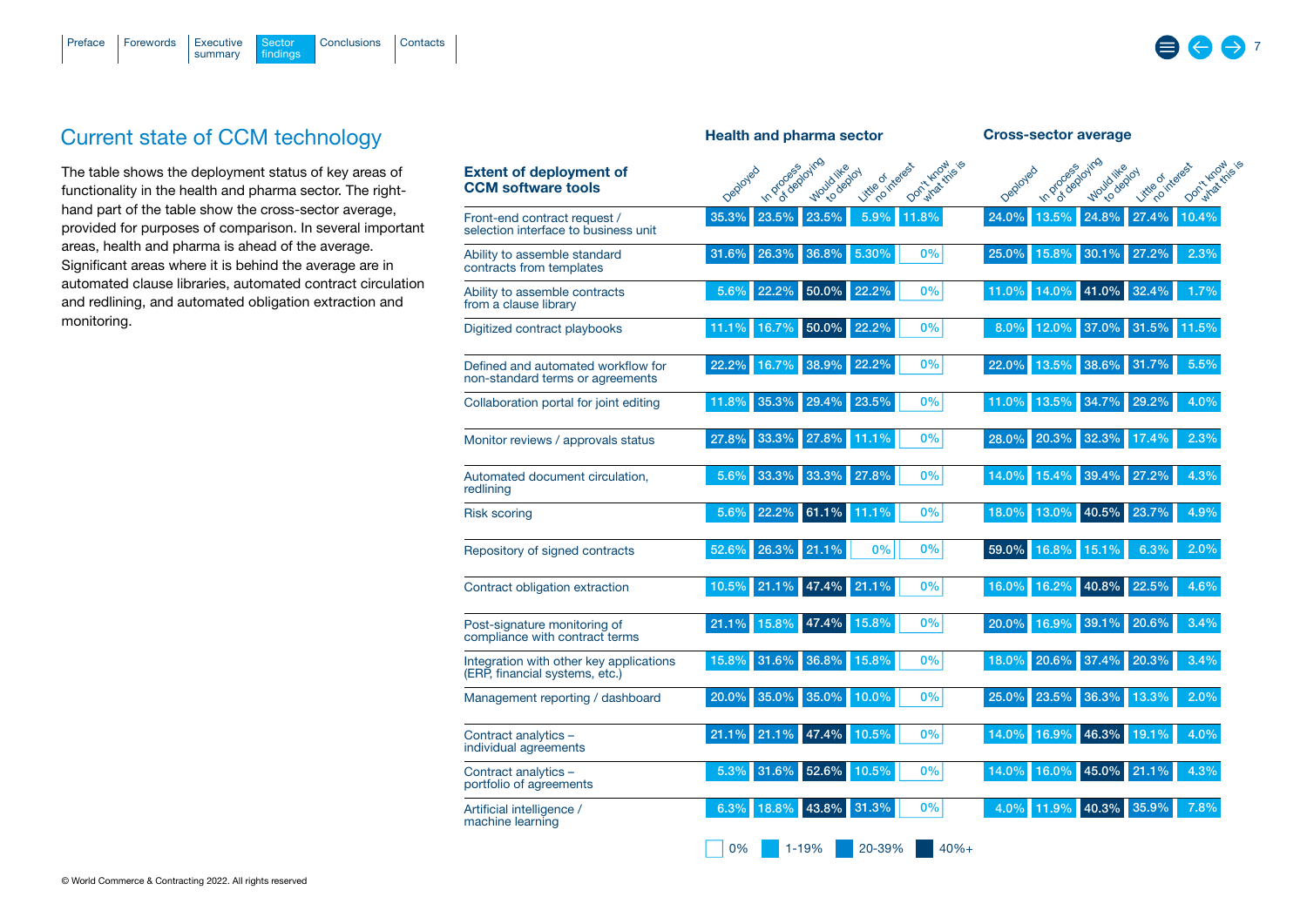## Contracts and the contracting process

findings

summary

 $F$ orewords  $\overline{S}$  Executive

[Preface](#page-1-0)

[Conclusions](#page-14-0) [Contacts](#page-15-0)

The complexity and typical duration (term) of contracts in the health and pharma sector is similar to the cross-sector averages. At USD107,000 the lowest value contracts handled by groups responsible for CCM are beneath the average and this may account for the high volume of agreements that are being handled (see below).

The sector is more template-driven than most, with 50% having fixed templates and 42% fixed templates with preapproved fallbacks. There is minimal use of standard terms databases and no apparent in-built flexibility – perhaps due to the limited capabilities of current technology. At almost 70%, the success rate of using standard templates is also higher than average, although 38% of the time these are with some negotiated amendment.

On a 'contracts per head' basis, health and pharma personnel handle almost double the cross-sector average in pre-award. Several factors appear to influence this. Among them are the extensive use of templates and standards (the extent of what is negotiated appears to be somewhat lower); a lower level of complexity and variability when compared with some sectors (those in health and pharma are still much more involved in preparing or reviewing low complexity agreements than the average); a narrower set of responsibilities compared with many other CCM functions. This volume per head is even greater in post-award at three times the cross-sector average. Given the relatively low percentage of time that health and pharma groups spend on post-award, this can only be because of the much narrower role that they perform, together with the aboveaverage use of technology.

Compared with others, health and pharma has been undertaking work to simplify contracts and agreements. Over the last two years, 38% (sell-side) and 46% (buy-side) have undertaken initiatives to simplify language and, in many cases, contract structure.

Others have this work in plan (8% sell, 19% buy). These efforts have most commonly focused on Master Service Agreements and Cloud / as-a-Service.

The agreements which absorb CCM resources are shown in the chart below, versus the cross-sector average. The involvement with Statements of Work and Service Level Agreements is significantly higher than cross-sector averages and may indicate the extent of the shift to services contracting.

It is also notable that the sector is using outcome (30% versus 25%), performance (36% versus 30%) and asa-Service (55% versus 37%) agreements more than the average and this is expected to grow. These forms of

contract require distinct capabilities, both in their formation (ensuring clarity over the required outcome or what represents good performance) and in their management (overseeing and monitoring performance or outcome, addressing shortfalls or requirements for change).

Having made the above observations, current involvement with post-award change and renegotiation at 30% is below the cross-sector average of 38%. With changing commercial and contractual models, the opposite might be expected and this raises questions over where contract governance and management is being undertaken and with what level of efficiency and effectiveness. In particular, is the sector preparing for the continuing shift towards services and outcome-based contracting models?

#### Frequency of substantial input into the following contract documents by CCM teams or functions

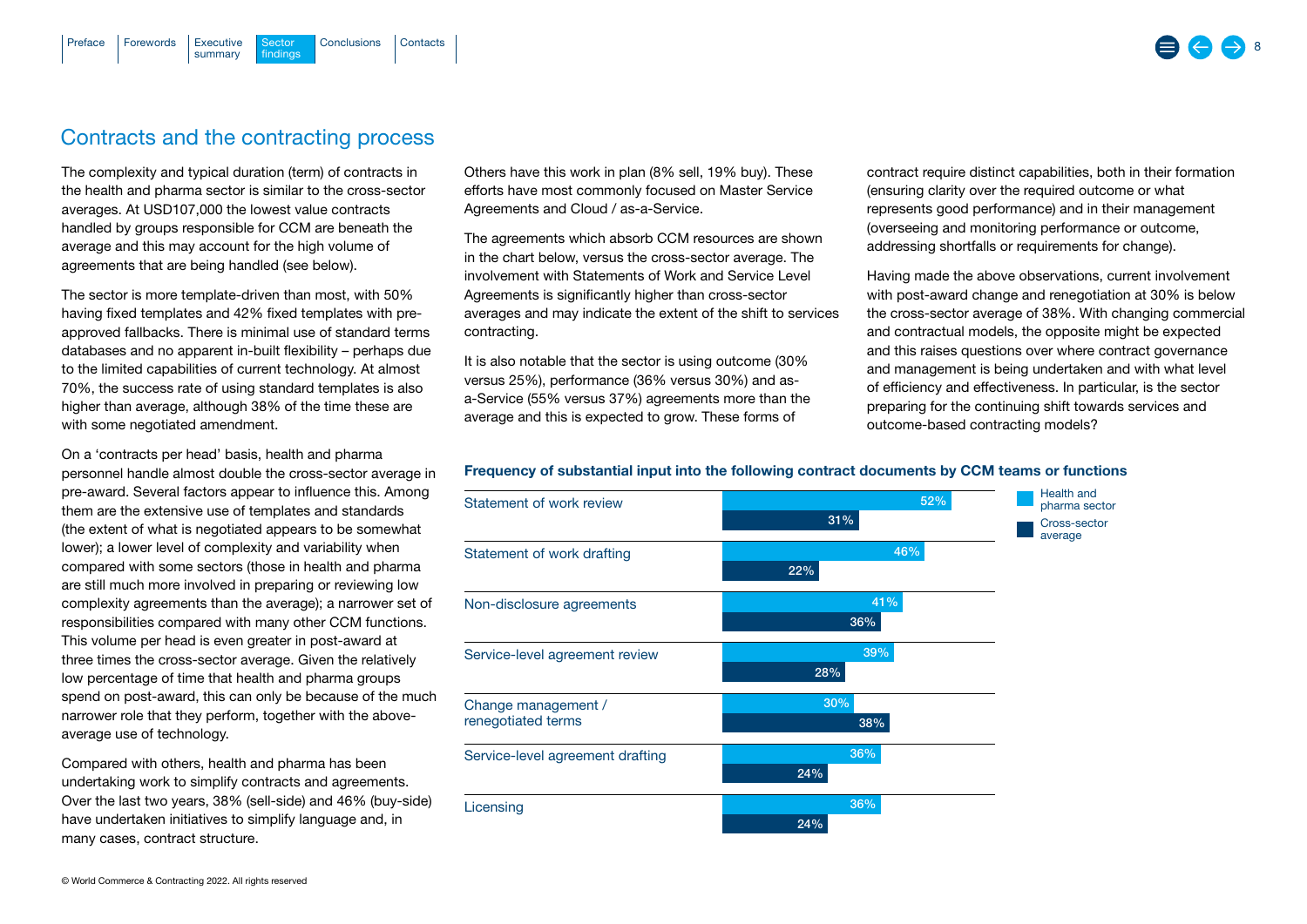#### [Conclusions](#page-14-0) [Contacts](#page-15-0) summary  $F$ orewords  $E$  Executive findings [Preface](#page-1-0)

## Resources, organization and reporting

The health and pharma sector is above average in having clarity over responsibility for contract and commercial management, with 72% (versus average 63%) saying responsibility for contract management is clear and 64% (versus average 58%) saying the same for commercial management. However, 16% in each case say that there is no clarity and little or no dedicated resource. This, too, is above the cross-sector average and is largely the case within some of the newer start-up businesses.

75% of those responding have dedicated, full-time contract and commercial managers. Many in the sector have a long history of contract management resources supporting sales, though historically these were often administrative in nature. It is notable that dedicated resources are now emerging to support buy-side relationships, in some cases providing an integrated contract and supplier relationship management discipline. Sometimes, these are relatively small and specialist groups – for example, within the IT function.

In the 25% of organizations where CCM resources are limited or do not exist, the role is predominantly performed by people within Procurement, though in some cases it falls within Legal or Operations.

While training and skills are not as strong a priority as in some sectors, 46% indicate that they would like to undertake a skills audit (versus cross-sector average of 34%) and 36% feel they do not sufficiently understand current skill gaps (versus 26%). Only 23% (versus 43%) have the budget in place to support improvement.

The number of people in the total workforce who are estimated to have some involvement in the contracting process is 25%, essentially in line with the cross-sector average.

In terms of organization, CCM resources are far more centralized than the average, with 57% operating a fully centralized function and 30% a center-led model (crosssector averages are 33% and 19%).



## Responsibility for CCM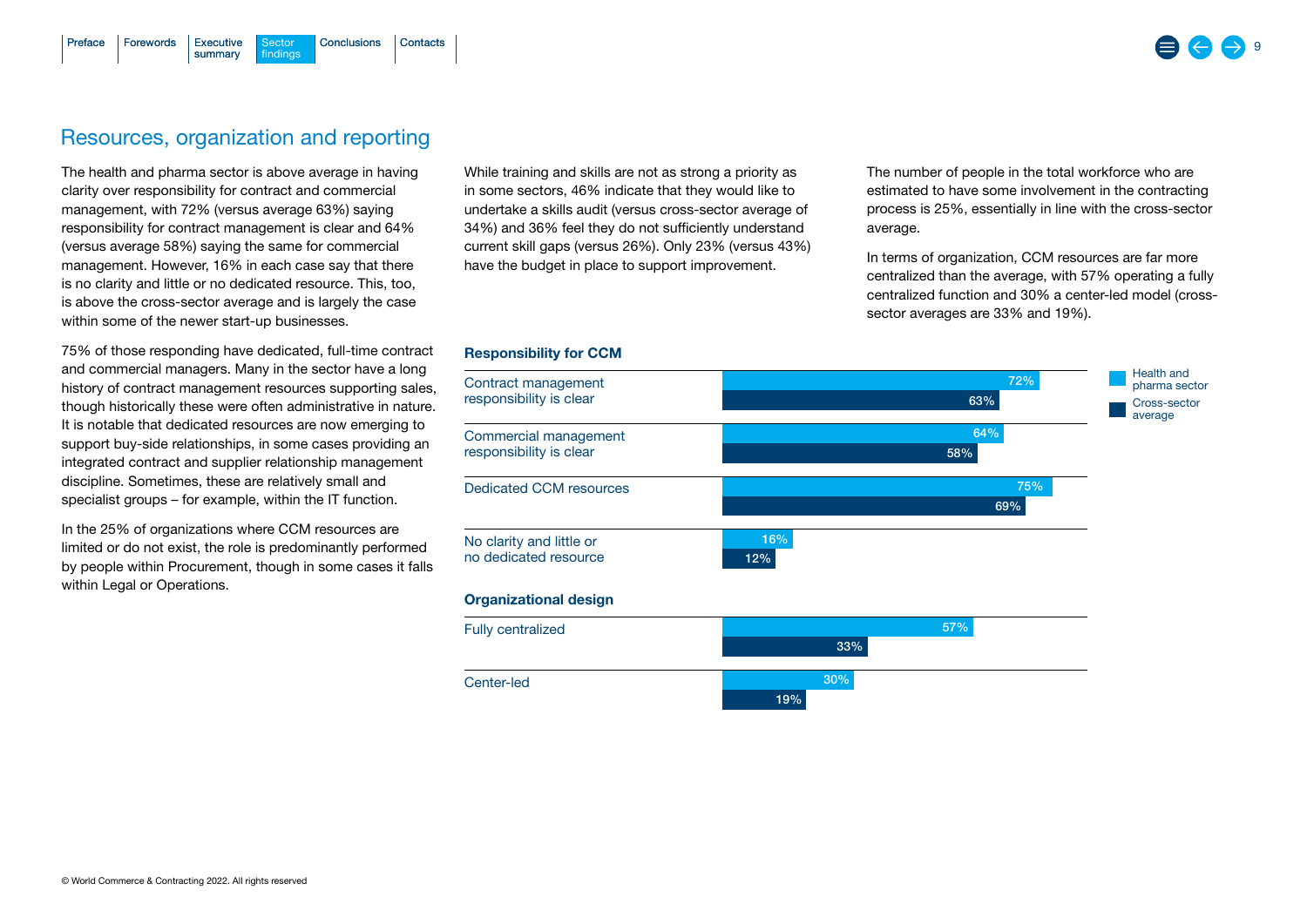

## Resources, organization and reporting (continued)

However, the reporting line in the health and pharma sector is quite variable and reflects some interesting differences in focus. For example, 22% (against a cross-sector average of 15%) report to Legal, generally reflecting a strong emphasis on regulatory and compliance risk; 17% (average 10%) report to Finance, these are typically more focused on managing areas such as discounts and rebates and are often more sell-side oriented; 17% (average 13%) are within Supply Management; and 13% (average 2%) are within IT, reflecting the growing criticality of technology in the sector. Only 4% have a stand-alone contracts or commercial function (average 10%) and 9% are part of Operations (average 10%).

The sector is significantly above average in planning to consolidate buy-side and sell-side contract management resources (13% versus cross-sector average of 5%). This adds to the 17% which already have either full or partial integration.

Finally, with 67% saying 'none', the sector makes lower use than average of offshore or outsourced resources in CCM activities. To the extent they are used, it is primarily in contract review / discovery and accounts payable / receivable. Relative to other sectors, there is little outsourcing / offshoring of contract administration.

#### CCM reporting

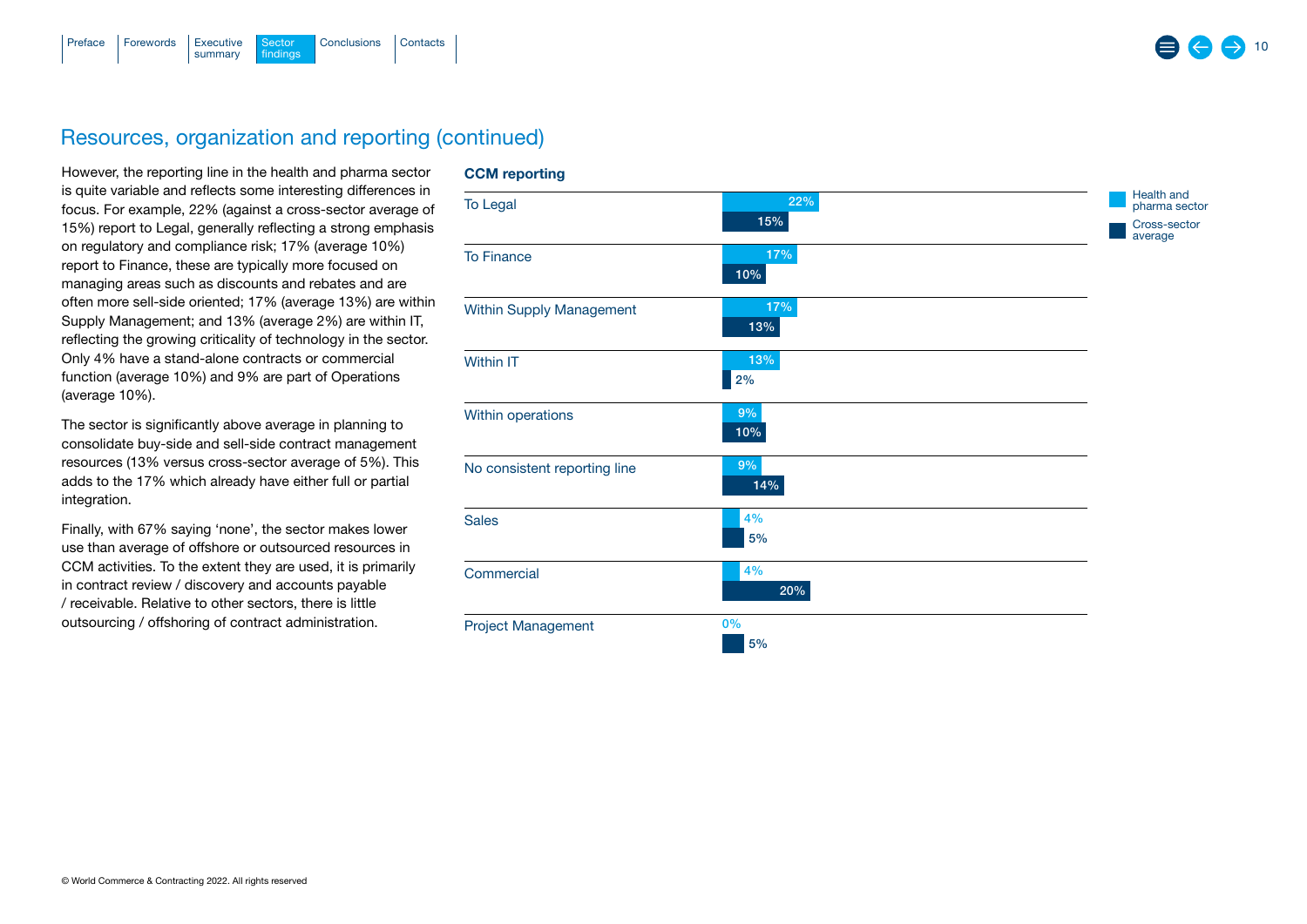

## Responsibilities and time allocation

The top ten areas of responsibility identified by CCM groups in health and pharma are:

#### Top ten responsibilities

| Negotiation                                               |
|-----------------------------------------------------------|
| 86%<br>(83%)                                              |
| Contract development / drafting                           |
| 82%<br>(79%)                                              |
| Post-award contract management                            |
| 77%<br>(70%)                                              |
| Advice / guidance to the business                         |
| 68%<br>(76%)                                              |
| Maintain / oversee compliance with standards and policies |
| 68%<br>(59%)                                              |
| Establish commercial / contracting strategy               |
| 64%<br>(65%)                                              |
| Develop standards / policies                              |
| 59%<br>(57%)                                              |
| <b>RFX</b> preparation                                    |
| (42%)<br>59%                                              |
| Implementation / roll out of automated systems            |
| (34%)<br>59%                                              |
| Maintenance of automated systems for CCM                  |
| 59%<br>$(31\%)$                                           |
| Health and pharma sector (Cross-sector average)           |

Where time is allocated in those top ten areas of responsibility:

#### Top ten workload distribution

20% (15%) Contract development / drafting

Negotiation

14% (14%)

Post-award contract management

8% (15%)

Implementation / roll out of automated systems 7%  $(2%)$ 

Advice / guidance to the business

7% (8%)

Pre-bid / Market engagement

7% (4%)

Bid Review / Input

6% (7%)

RFX preparation

5% (4%)

Supplier selection and award

4% (4%)

Requirement definitions

 $3\%$  (3%)

Tech and software sector (Cross-sector average)

Relative to other sectors, the list points to a significantly less strategic role than many and this is borne out by the typical CCM objectives (see next page). The focus on operations and transactional support acts as a barrier to change. Health and pharma groups are much less likely to be leading change initiatives (27% versus 43%) and are spending far more time on drafting and developing contracts. This is in part explained by the dominant use of standard templates, often without readily available fall-backs.

11

As previously observed, it is also notable that CCM resources spend far less time than the average on supporting or managing contracts post-award, especially on the buy-side.

The importance of market research is understood, but in many organizations little time is being invested. The objectives about which this community would like to know more are:

- Pricing / charging models
- Best practices in offering design or contract structure
- Trends in commercial offerings (we know that there is considerable interest in outcome and performance-based agreements plus greater focus on as-a-Service).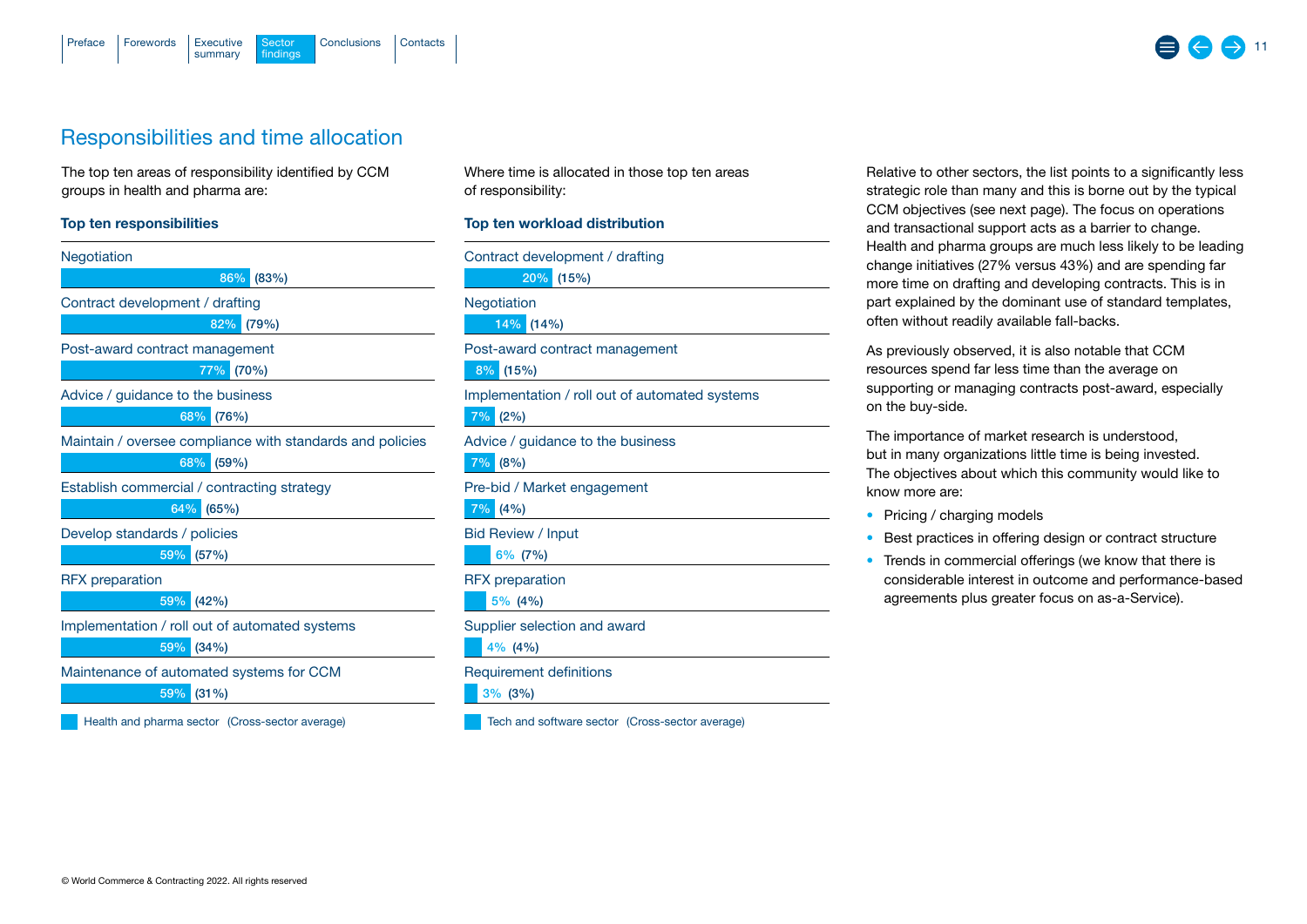## CCM objectives

The primary objectives for contract management teams in the health and pharma sector are strongly oriented towards risk and compliance, which is not untypical when dominant reporting lines are into Legal and Finance.

CCM objectives are broadly consistent with cross-sector norms at an operational level, but the absence of more strategic goals is notable. For example, areas such as involvement with change initiatives, creating competitive advantage and identifying opportunities for added-value do not feature.

## Primary objectives for contract management



#### Primary objectives for commercial management\*

| <b>Financial impact</b>            | 30% |
|------------------------------------|-----|
|                                    | 25% |
| Risk mitigation and management     | 16% |
|                                    | 16% |
| <b>Balance business objectives</b> | 14% |
| and customer needs                 | 10% |

\*No other objective scored sufficiently high to make this list.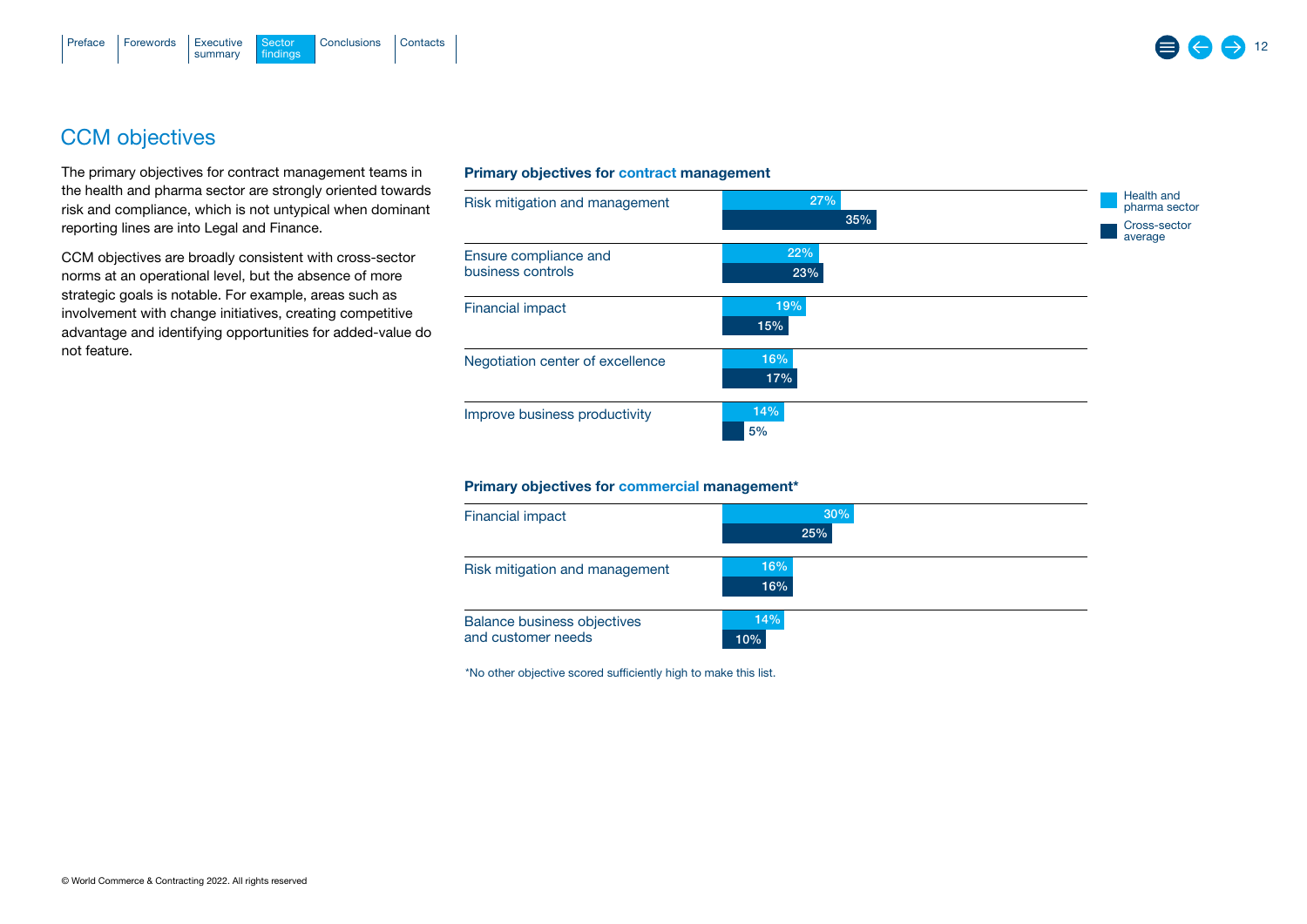## **Measurements**

As previously observed, the volume of contracts being handled per head in the health and pharma sector is dramatically above the cross-sector average, but this may be in part because the percentage of agreements requiring some form of intervention is also above average (e.g. 81% of low complexity agreements versus average 67%). This higher volume does not translate to longer cycle times – in fact, the typical bid to signature cycle time is around 30% faster than the cross-sector average.

This performance is in part likely to be because of better technology, specifically in support of front-end access. However, there may be other answers. Possibilities include greater success in imposing template agreements or minimizing the extent of negotiation; a differing view of 'complexity'; more collaborative sector relationships or culture; better defined workflows, though in that case it is unclear why 'improving internal processes' is the number one priority for improvement.

## The top items on which measurement is undertaken are:

- 1. Cost reduction
- 2. Cycle times
- 3. Satisfaction of internal customers
- 4. Negotiated benefits
- 5. Compliance with standards
- 6. Volume of contracts / negotiations per head

## Domestic contract cycle time

#### The top items that are reported are:

- 1. Negotiated cost reduction / savings
- 2. Number of contracts negotiated
- 3. Number of suppliers with a contract
- 4. Number of contracts / POs issued
- 6. Contract compliance (standards and performance)



#### International contract cycle time

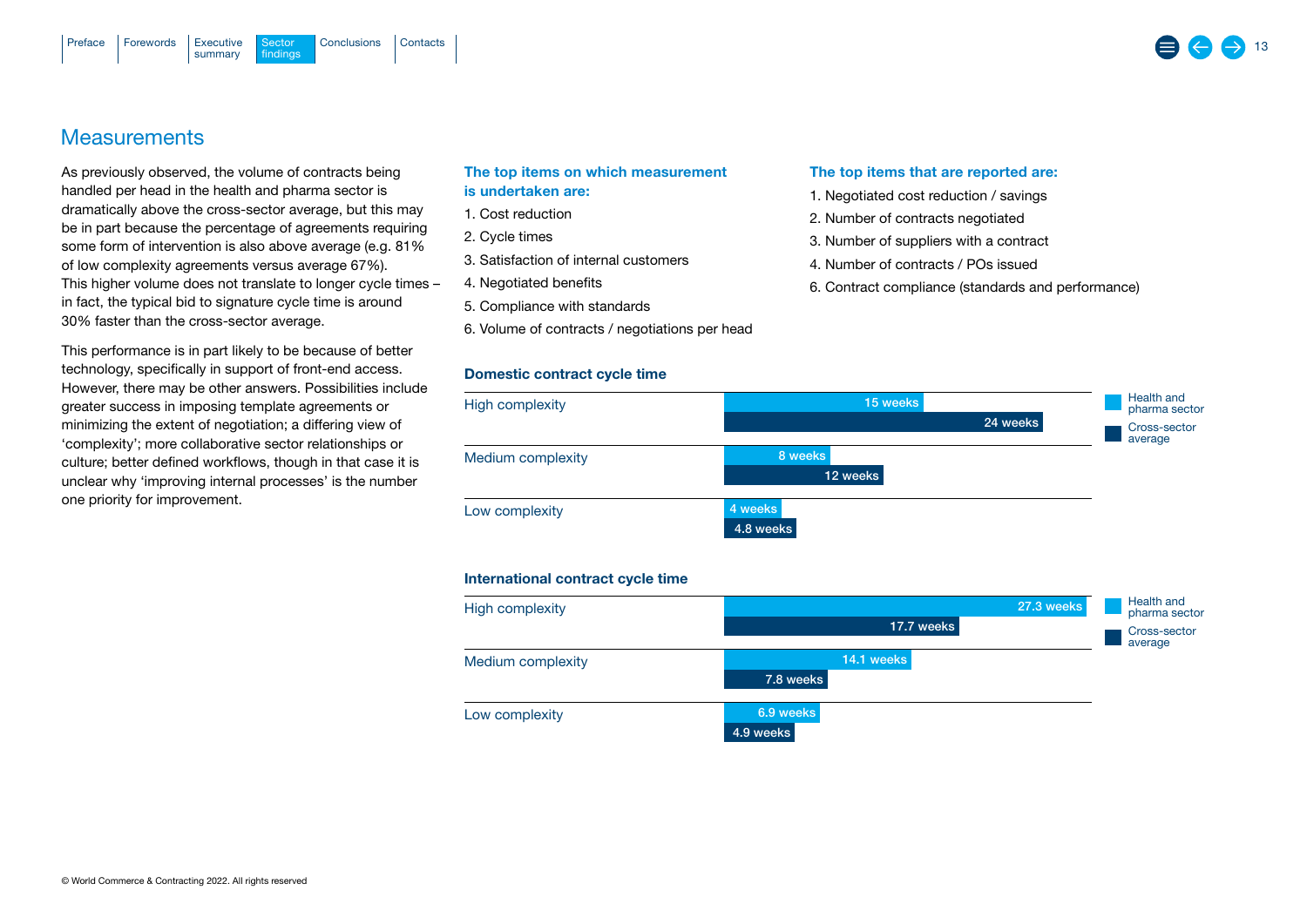

## Barriers to improvement

Operational workload in the health and pharma sector is by some margin the biggest barrier to addressing the change priorities. 67% cite this as a significant obstacle, against the cross-sector average of 56%. Budget (in second place) is viewed as a barrier by 42% (compared to 43% average). The only other area with significant negative variation from the average is salary levels / retention, with 31% versus 26%.

#### Significant barriers to achieving strategic prioirities

| Operational workload                                                    | 67%<br>56% | Health and<br>pharma sector<br>Cross-sector<br>average |  |
|-------------------------------------------------------------------------|------------|--------------------------------------------------------|--|
| Budget (especially for systems, tools,<br>training, travel, consulting) | 42%<br>43% |                                                        |  |
| Establishing data to illustrate value<br>and contribution               | 35%<br>41% |                                                        |  |
| Not involved early enough in process                                    | 35%<br>37% |                                                        |  |
| Salary levels / attracting or<br>retaining staff                        | 31%<br>26% |                                                        |  |
| Quality of existing skills                                              | 25%<br>27% |                                                        |  |
| Quality of functional leadership                                        | 20%<br>27% |                                                        |  |
| Identifying / implementing<br>effective training programs               | 11%<br>18% |                                                        |  |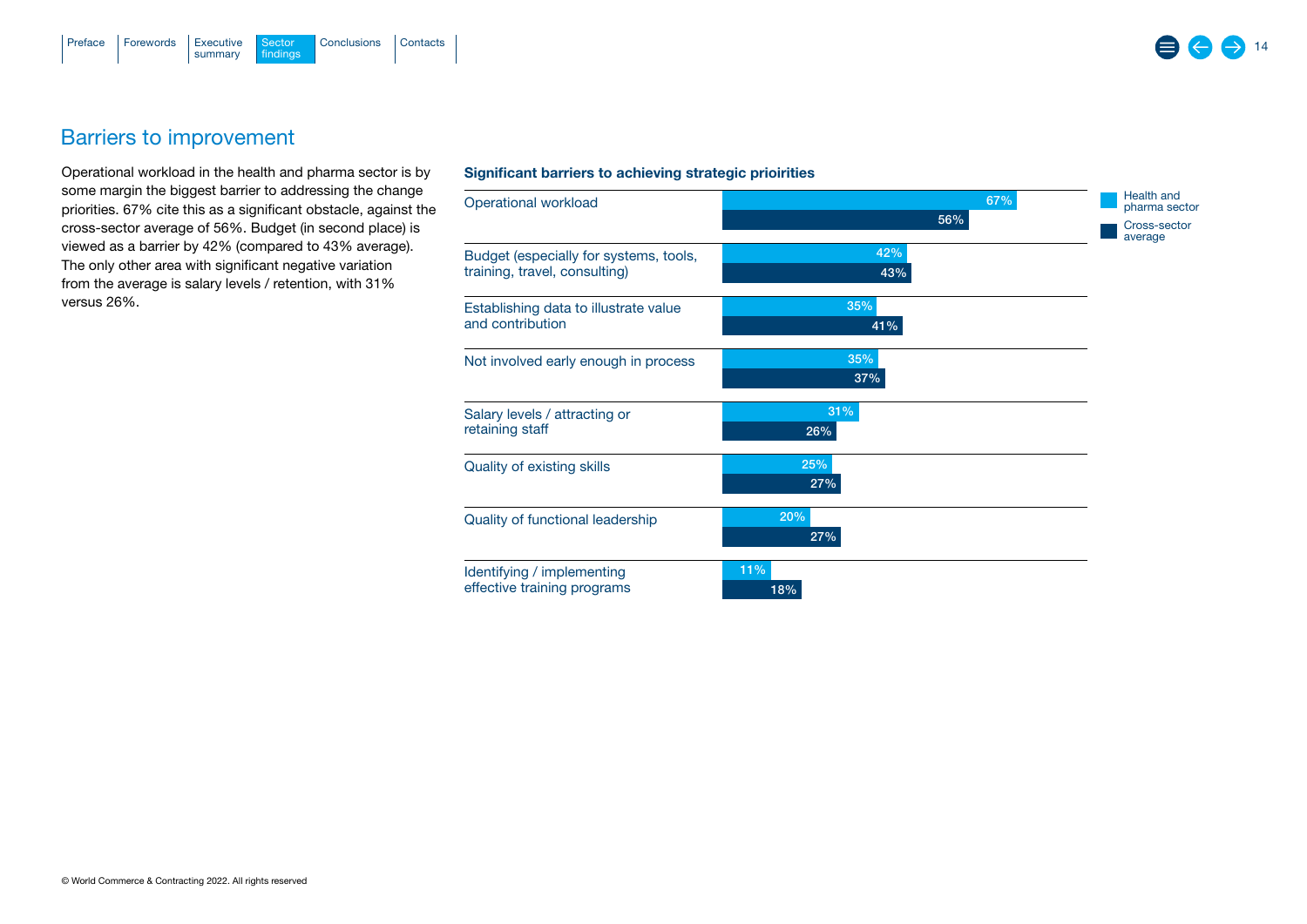# <span id="page-14-0"></span>**Conclusions**

As an sector increasingly driven by technology, it is not surprising that automation and digitization of contracting processes are viewed as a priority in health and pharma. So long as they are accompanied by contract simplification (for example, user-based design, development of clause libraries and fall-backs), these initiatives will contribute to greater efficiency, speed and management of operational risk.

It is also encouraging to see the extent to which organizational consolidation is occurring, in particular merging buy-side and sell-side CCM resources. This creates potential for fully integrated contract data management, enabling major improvements in areas such as contract value retention and predictive risk and opportunity management.

Where exposures may arise is from a lack of focus on the sector's strategic developments and the impact they will have on required CCM capabilities. For example, the benchmark data does not suggest a shift of resources or skills into the more demanding world of performance, outcome, and as-a-Service agreements, or the need to adopt more agile working methods.



15